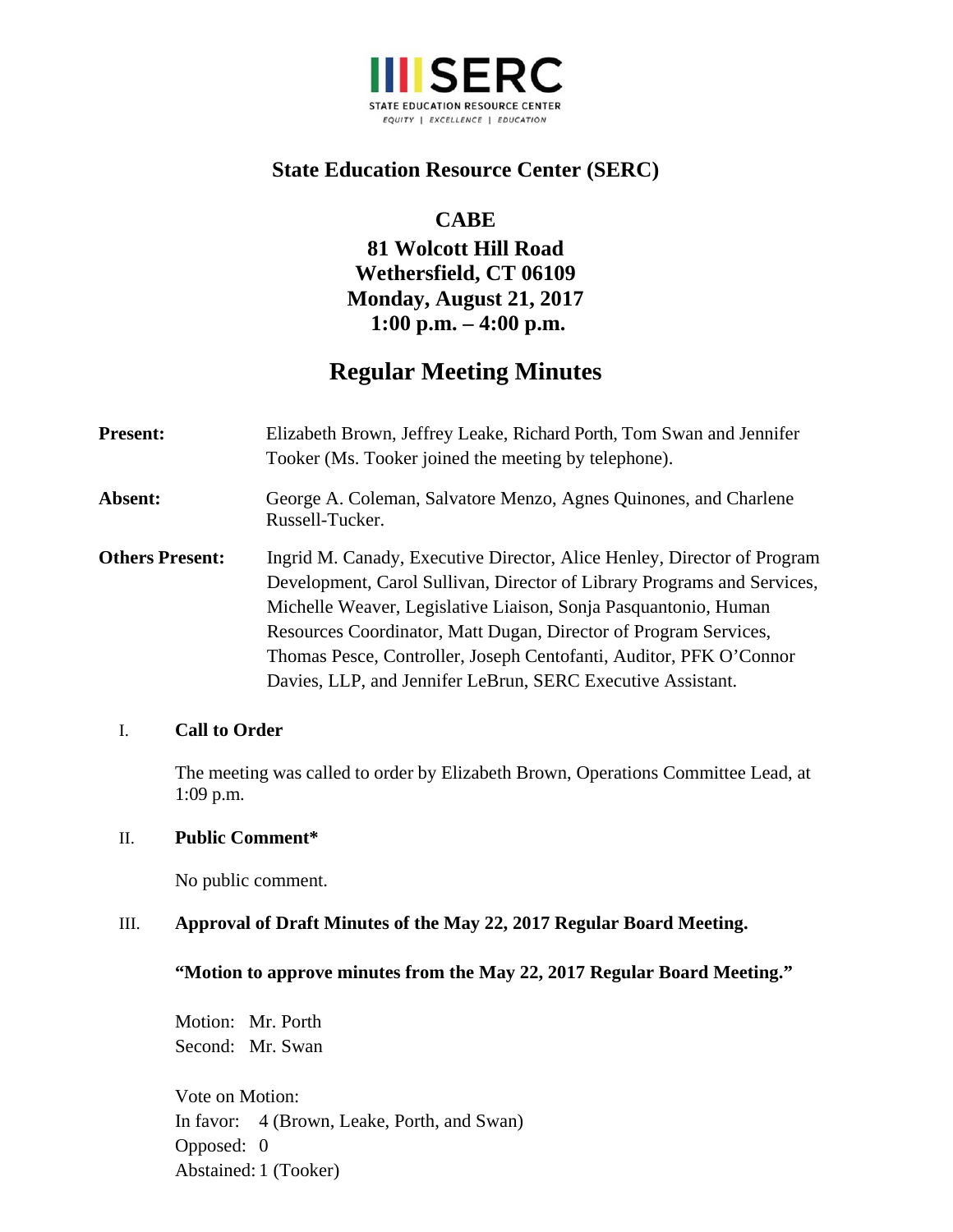**Approval of Draft Minutes of the June 19, 2017 Regular Board Meeting – Briefing Teleconference.** 

## **"Motion to approve minutes from the June 19, 2017 Regular Board Meeting – Briefing Teleconference."**

Motion: Mr. Porth Second: Mr. Swan

Vote on Motion: In favor: 4 (Brown, Leake, Porth, and Swan) Opposed: 0 Abstained: 1 (Tooker)

#### IV. **"Ms. Brown proposed a motion to move out of order on the agenda".**

Motion: Mr. Leake Second: Mr. Porth

Vote on Motion: In favor: 5 (Brown, Leake, Porth, Swan, and Tooker) Opposed: 0 Abstained: 0

#### V. **Agency Updates from Ingrid M. Canady, Executive Director, SERC**

- a. Fiscal Operations Update, Joseph Centofanti, PKF O'Connor Davies, LLP
	- i. Budget

Mr. Centofanti presented members with 2017 Audit Discussion Items, Revenue Budget 2017-2018 and Fiscal Year Budget 2017-2018. There was a detailed review of each line item for grants, participant accounts receivable, related allowance for uncollectable, participant fees funds and IDEA program revenues. Mr. Centofanti indicated that all documents provided are not final, but a work in progress. Members provided their opinions on the option of simplifying each line item or continuing to have a detailed list.

Members agreed that simplifying conference costs would be best. Ms. Brown asked that investment options be provided to members at the September meeting.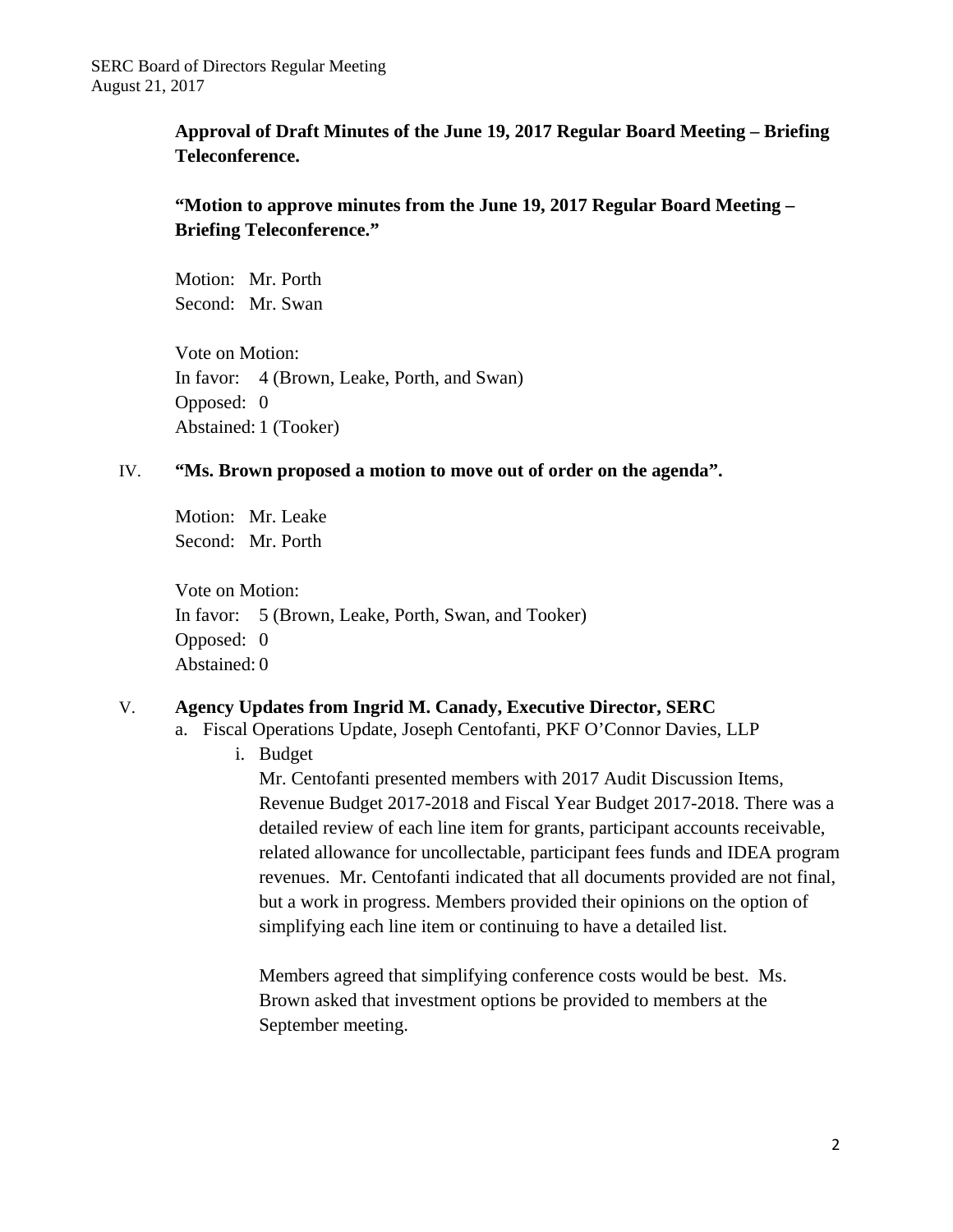**"Mr. Leake and Mr. Porth proposed a motion to approve purging of all accounts as identified on worksheet entitled, SERCWorks Accounts Receivable Summary by Fiscal Year Through June 2015, acknowledging that the balances purged include some unknown amount of actual uncollectable amounts".** 

There was general discussion around specific wording of the motion.

Above motion withdrawn by Mr. Leake and Mr. Porth.

Board Members will revisit this item at the September 25, 2017 Regular Board Meeting.

VI. Executive Session to Discuss Executive Director Contract.

## **"Motion to enter into Executive Session for the Purpose of Discussing Executive Director Contract."**

Motion: Mr. Swan Second: Mr. Leake

Vote on Motion: In favor: 5 (Brown, Leake, Porth, Swan, and Tooker) Opposed: 0 Abstained: 0

The Board voted unanimously to enter into Executive Session at 2:26 p.m. and adjourned Executive Session at 2:41 p.m. with no motions or actions taken.

Present were Board Members Ms. Brown, Mr. Leake, Mr. Porth, Mr. Swan and Ms. Tooker. Sonja Pasquantonio and Michelle Weaver were also present for all of executive session.

#### VII. **Items for Discussion**

a. SERC Policies, Sonja Pasquantonio, SERC Human Resources Coordinator

Ms. Pasquantonio shared each of the 13 policies that require approval by the Board of Directors. Ms. Pasquantonio indicated that all policies have been reviewed and approved by the SERC Directors' and SERC's General Counsel and all policies are compliant.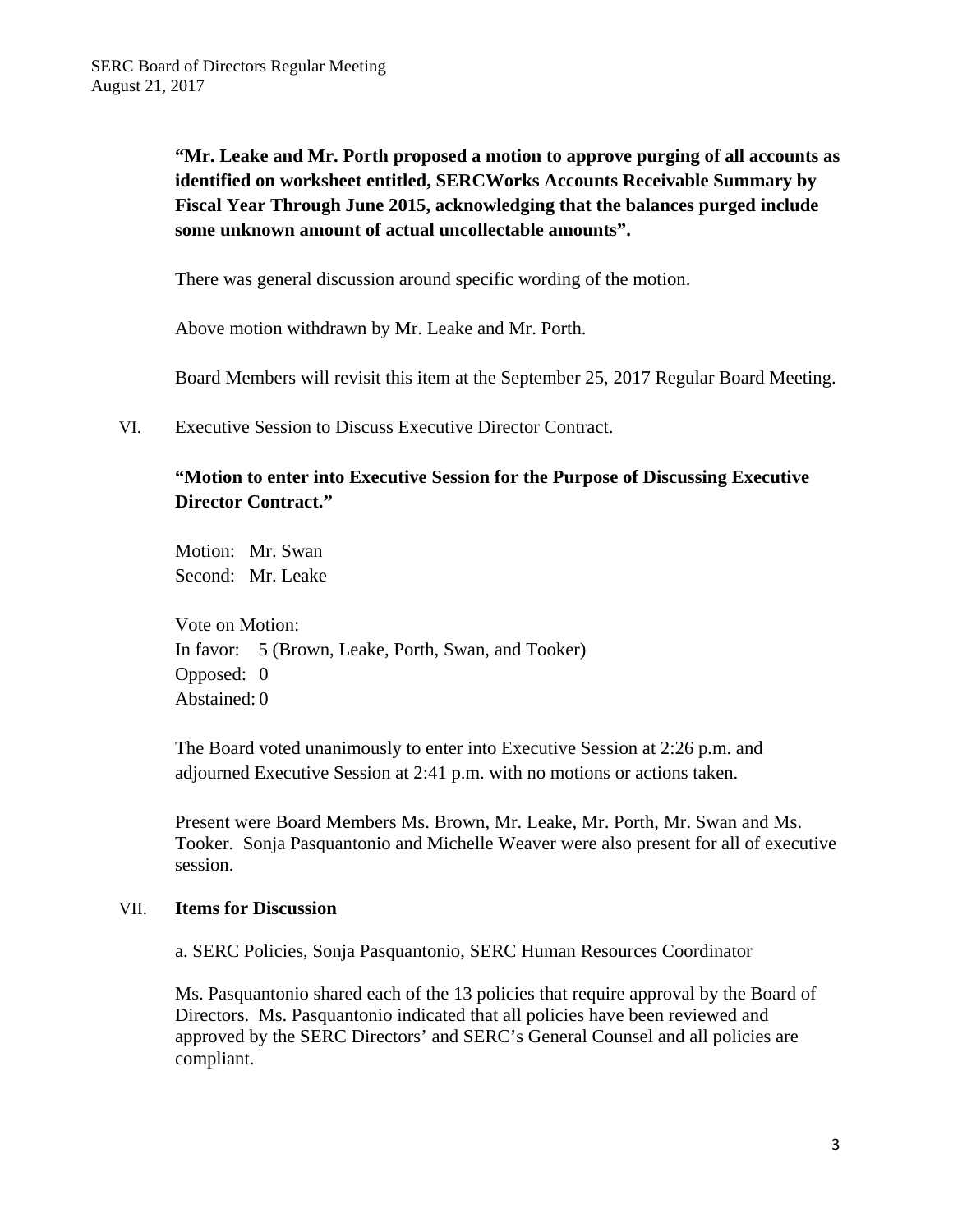#### VIII. **Action Items**

a. Approval of SERC Board of Directors Meeting Dates.

## **"Motion to approve the SERC Board of Directors Future Meeting Dates and Location and Time Change."**

Motion: Mr. Porth Second: Ms. Brown

Vote on Motion: In favor: 5 (Brown, Leake, Porth, Swan, and Tooker) Opposed: 0 Abstained: 0

All future Board of Director meetings will take place at the Wallingford Board of Education from 1:00 p.m. to 3:30 p.m.

b. Approval of SERC Executive Director Contract.

Agenda Item Tabled.

c. Approval of SERC Policies.

#### **"Motion to approve SERC Policies as presented pending signature of Interim Chair, George A. Coleman."**

Policies presented were: # 2016-001 Anti-Harassment # 2016-006 Progressive Discipline Policy # 2017-008 Bullying Policy # 2017-009 Violence in the Workplace Policy # 2017-011 Personal Identity Information, Security, Notification and Confidentiality **Policy** # 2017-012 Conflict of Interest Policy # 2017-020 Work From Home Policy # 2017-022 ADA Policy # 2017-028 Military Leave and Reinstatement Policy # 2017-033 Ethical Conduct Policy # 2017-036 Family Medical Leave Act (FMLA) Policy # 2017-037 Lactation/Breast Feeding Policy # 2017-061 Health Insurance Portability and Accountability Act (HIPPA) Policy

Motion: Mr. Porth Second: Ms. Brown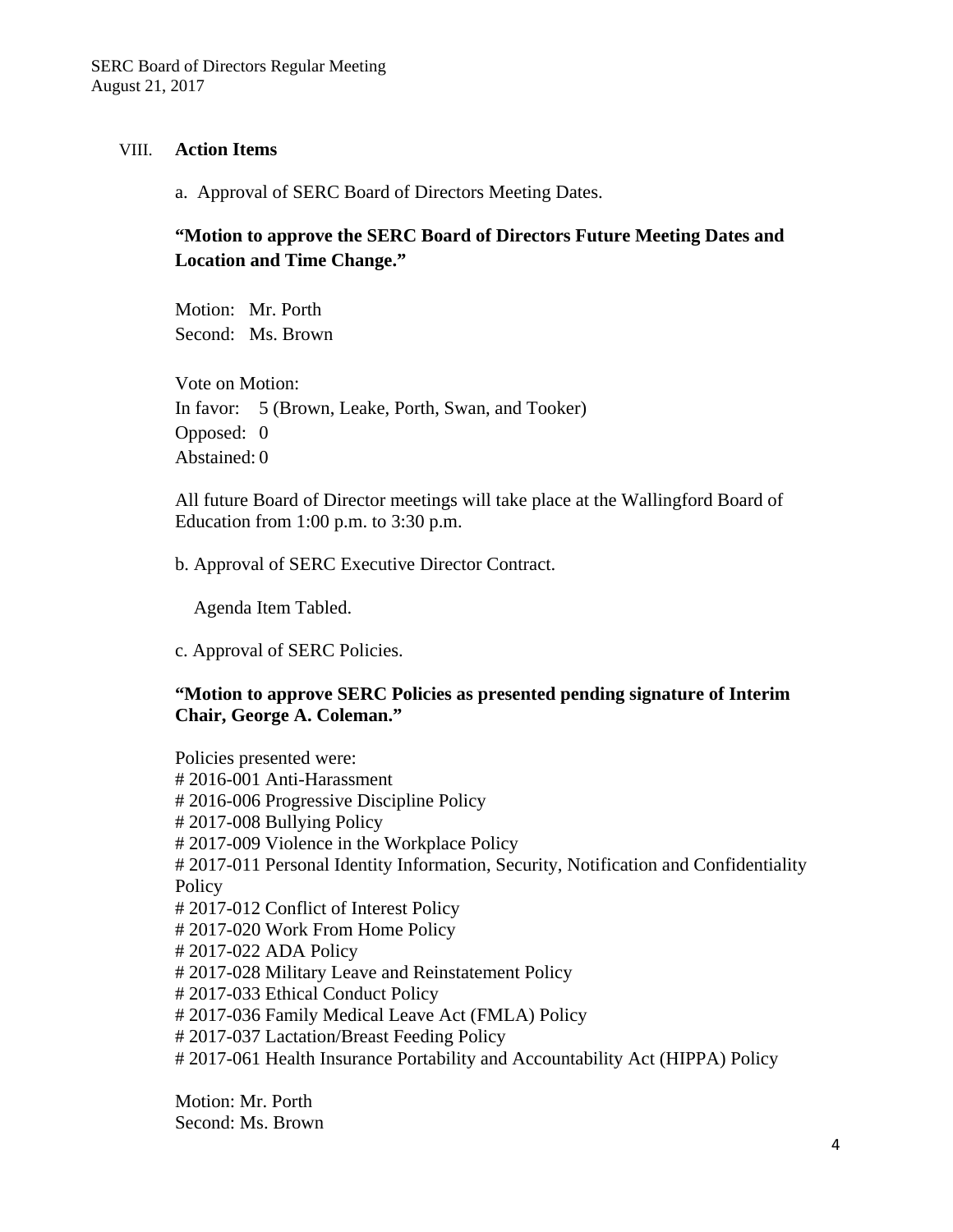SERC Board of Directors Regular Meeting August 21, 2017

> Vote on Motion: In favor: 5 (Brown, Leake, Porth, Swan, and Tooker) Opposed: 0 Abstained: 0

# IX. **Updates from George A. Coleman, Interim Chair**

a. Dr. Diane Ullman's Resignation from the SERC Board of Directors

Ms. Canady shared information on Mr. Coleman's behalf regarding Dr. Diane Ullman's resignation from the SERC Board of Directors. SERC will contact the Connecticut State Board of Education regarding their next appointment.

There was general discussion.

b. Board of Directors Attendance Update

Ms. Canady shared information on Mr. Coleman's behalf regarding Board Member attendance. Members were provided with a detailed list that provided information on individual percentages of meetings attended.

There was general discussion.

#### X. **Agency Updates from Ingrid M. Canady, Executive Director, SERC**

b. SERC's Location Update

Ms. Canady shared that SERC has officially moved out of 25 Industrial Park Road. All staff and the SERC Library are now located at 100 Roscommon Drive. Ms. Canady is in the process of negotiating space with landlords from 100 Roscommon Drive and 25 Industrial Park Road and is looking at blueprints and reviewing contract proposals. Ms. Canady will present the best option for the future home of SERC at the September meeting. The final decision requires approval from OPM.

There was general discussion.

c. Staffing Update

Ms. Canady introduced and welcomed Tom Pesce, SERC Controller, to Board Members and shared information on SERC's new Grant Writer, Karanne Farling. SERC currently has a total of 49 member's staff members and will not be hiring any additional staff at this time.